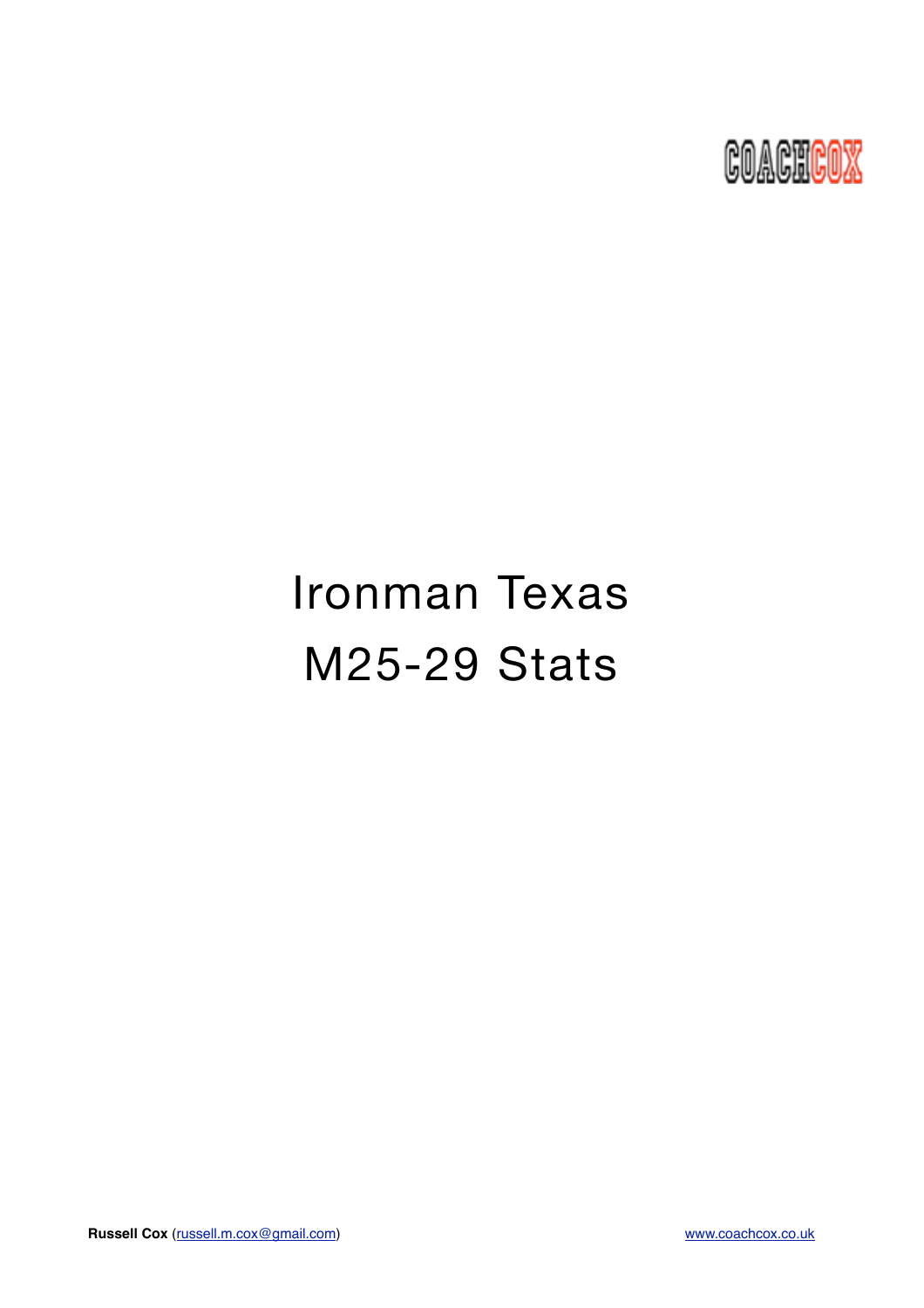# M25-29 Summary Statistics

| Year    | <b>Finishers</b> | M25-29 Finishers | <b>Male Winner's Time</b> | <b>Female Winner's Time</b> | M25-29 Winner's Time |
|---------|------------------|------------------|---------------------------|-----------------------------|----------------------|
| 2011    | 2004             | 110              | 8:08:20                   | 8:57:51                     | 9:31:51              |
| 2012    | 2022             | 121              | 8:10:44                   | 8:54:58                     | 9:10:09              |
| 2013    | 2055             | 138              | 8:25:06                   | 8:49:14                     | 8:58:09              |
| Average | 2027             | 123              | 8:14:43                   | 8:54:01                     | 9:13:23              |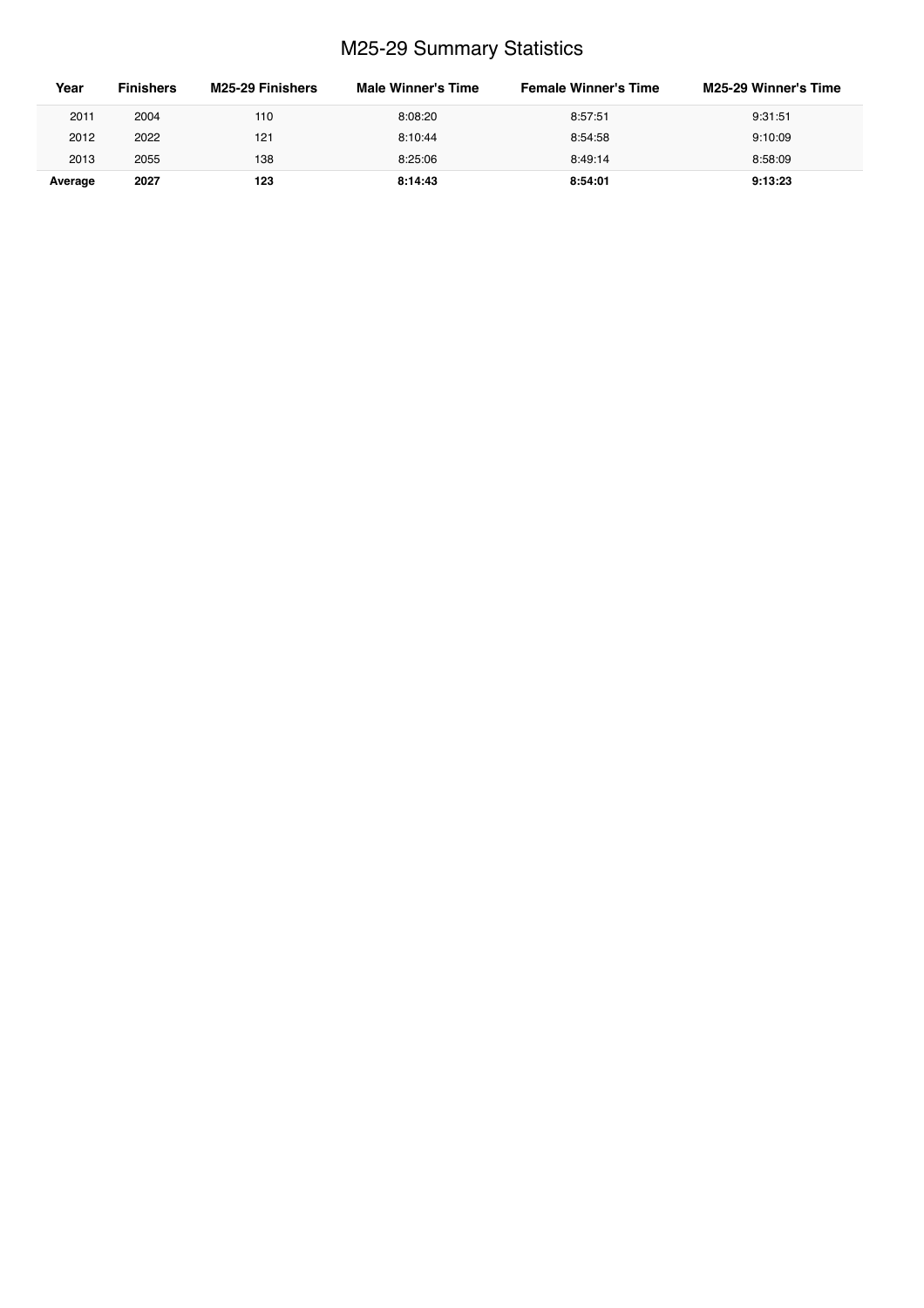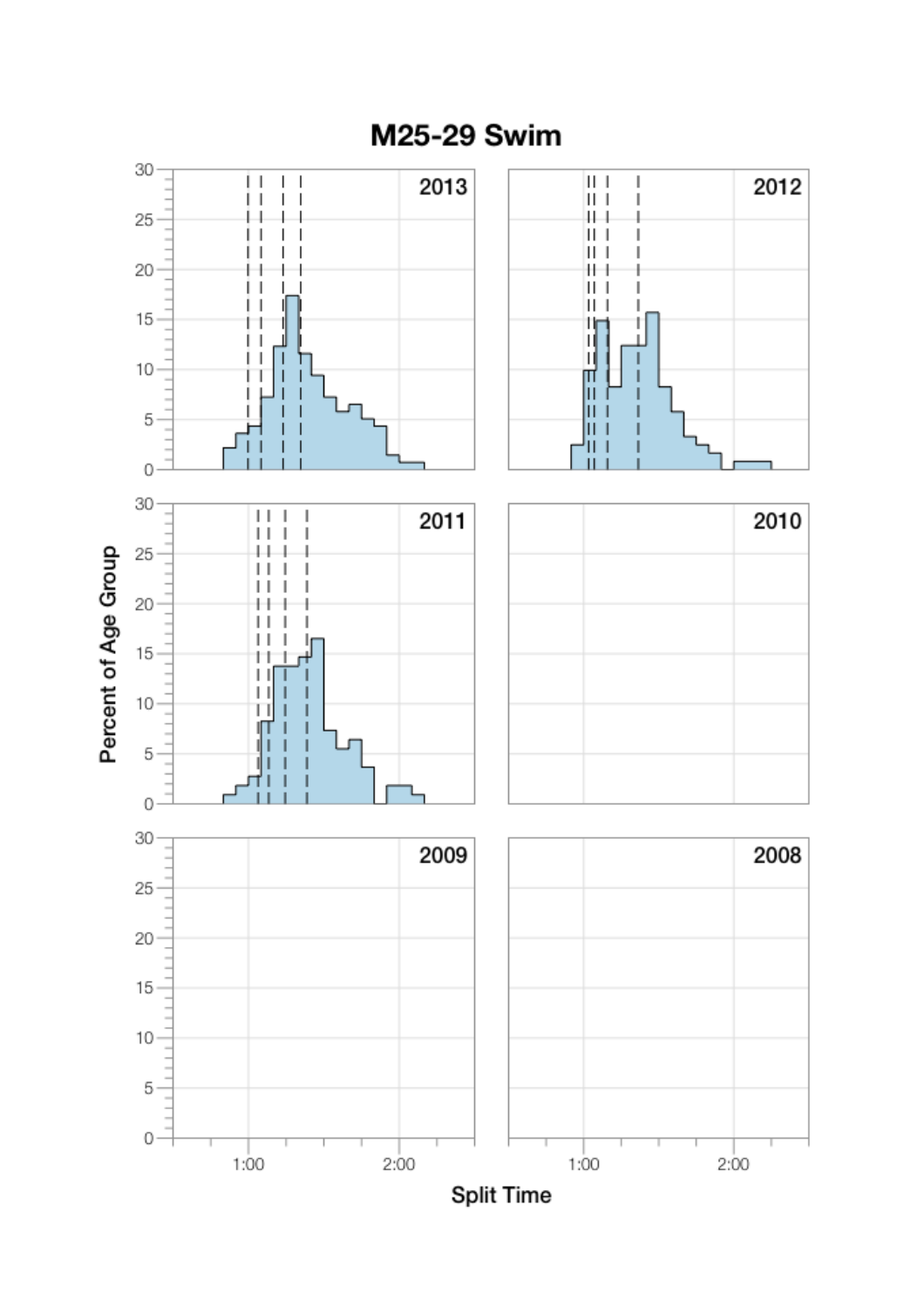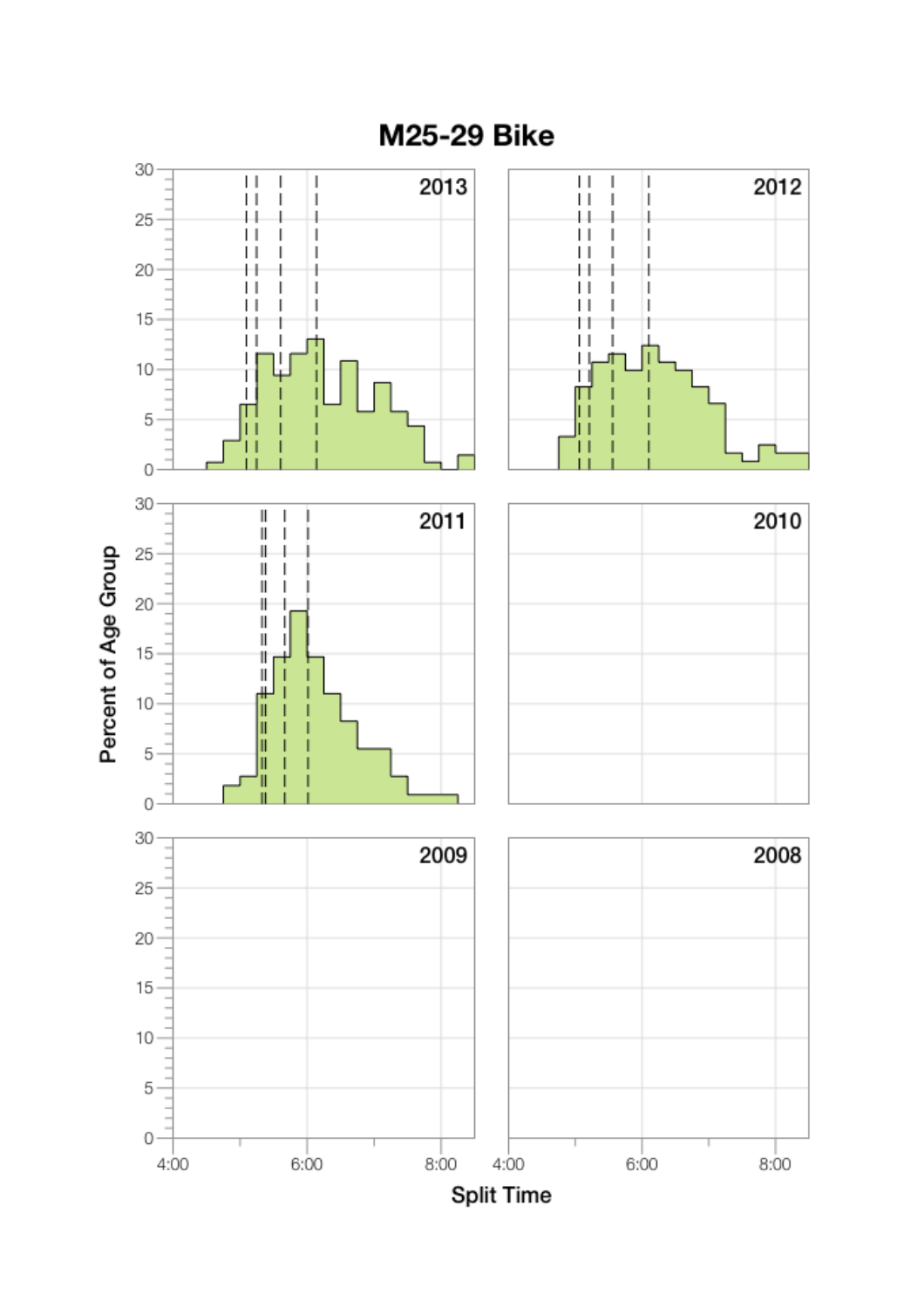

M25-29 Run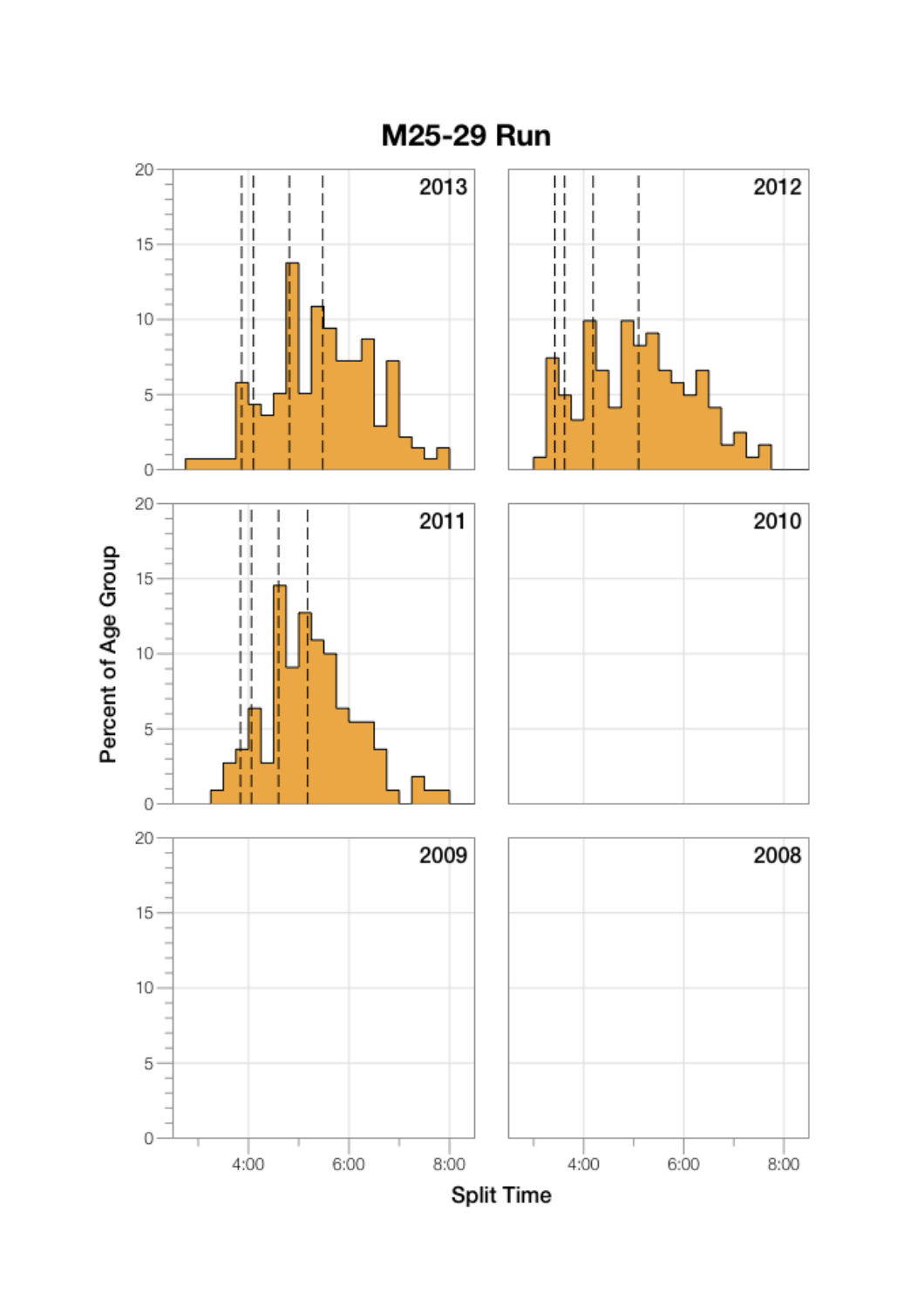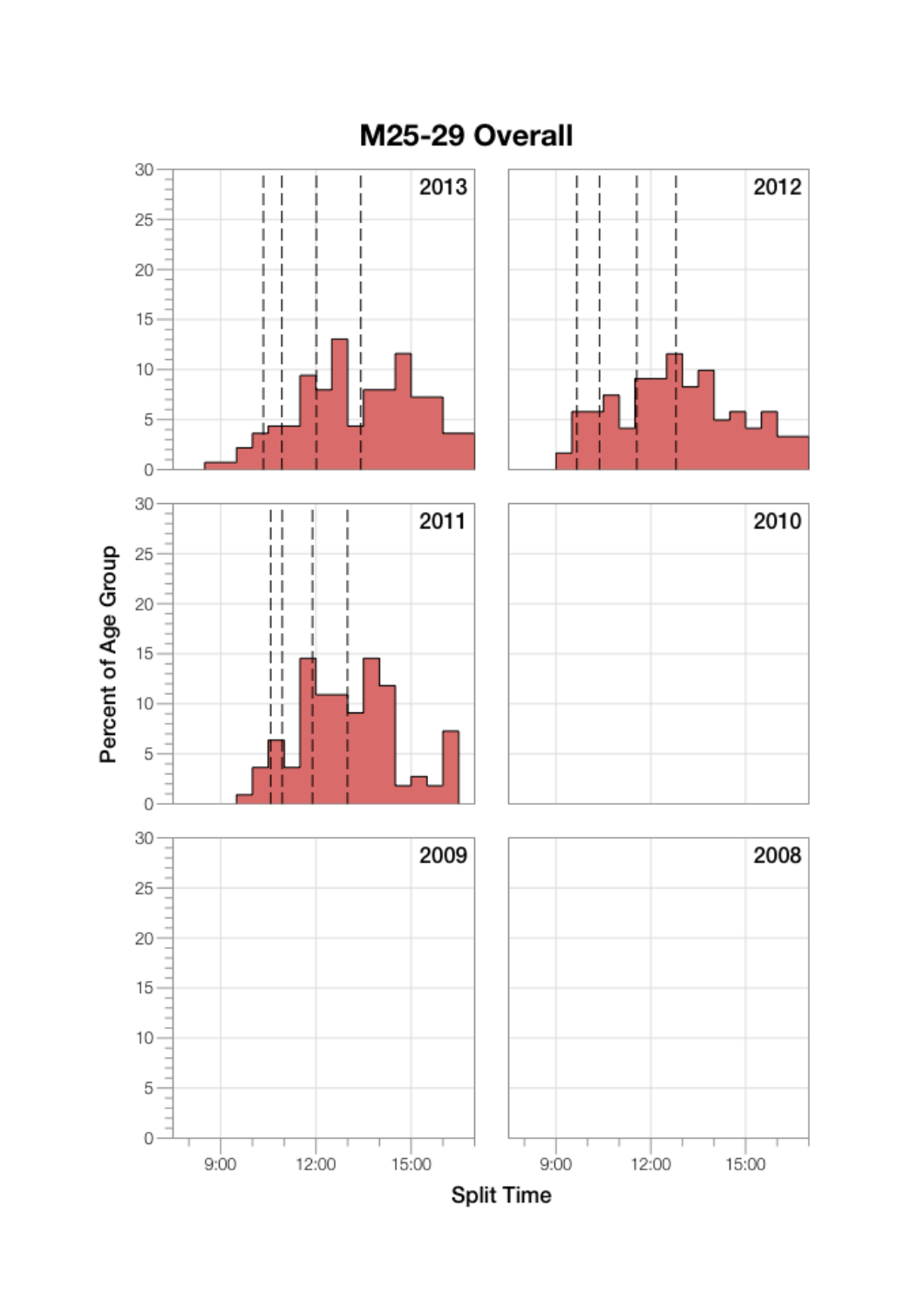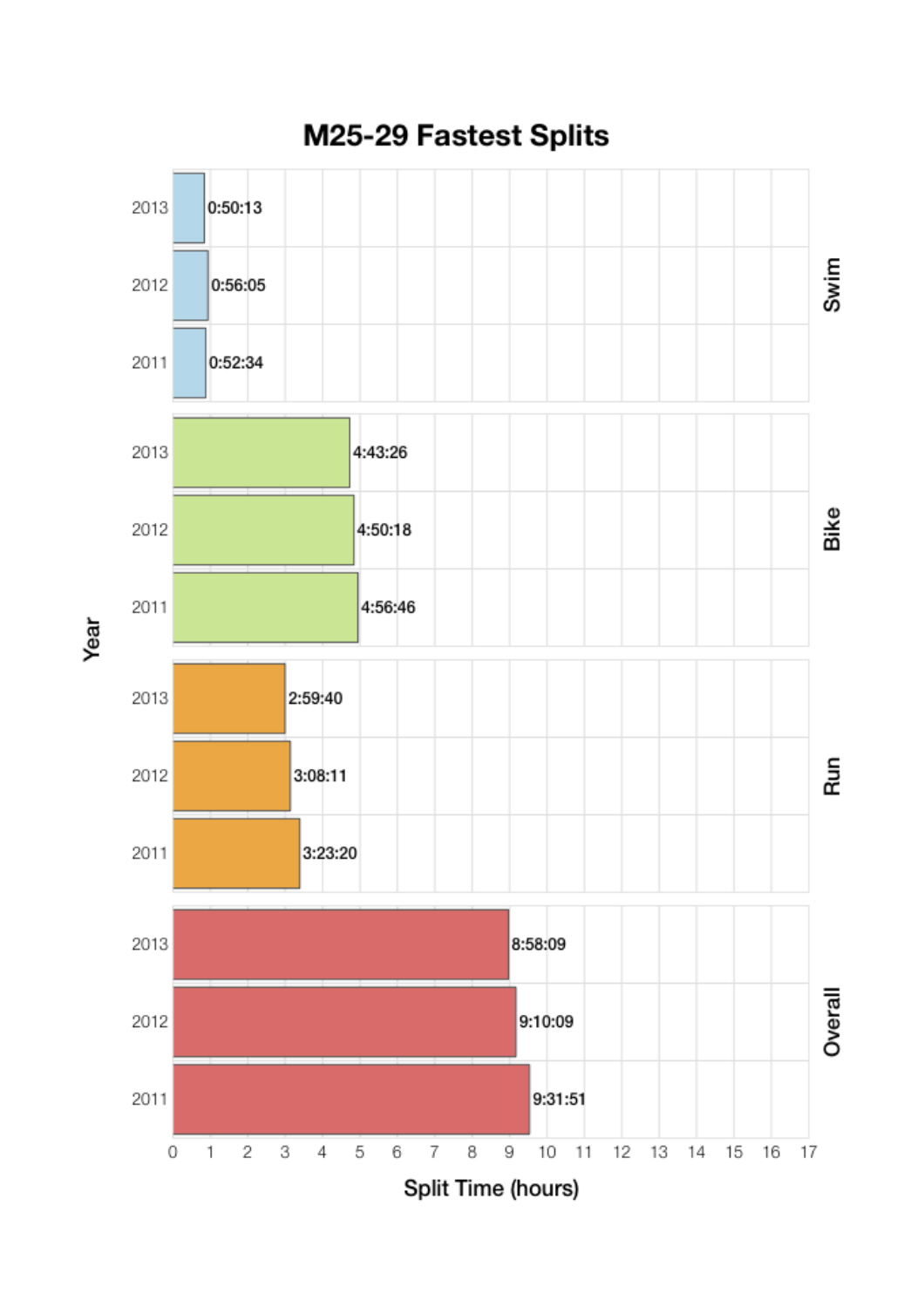

M25-29 Median Splits

Year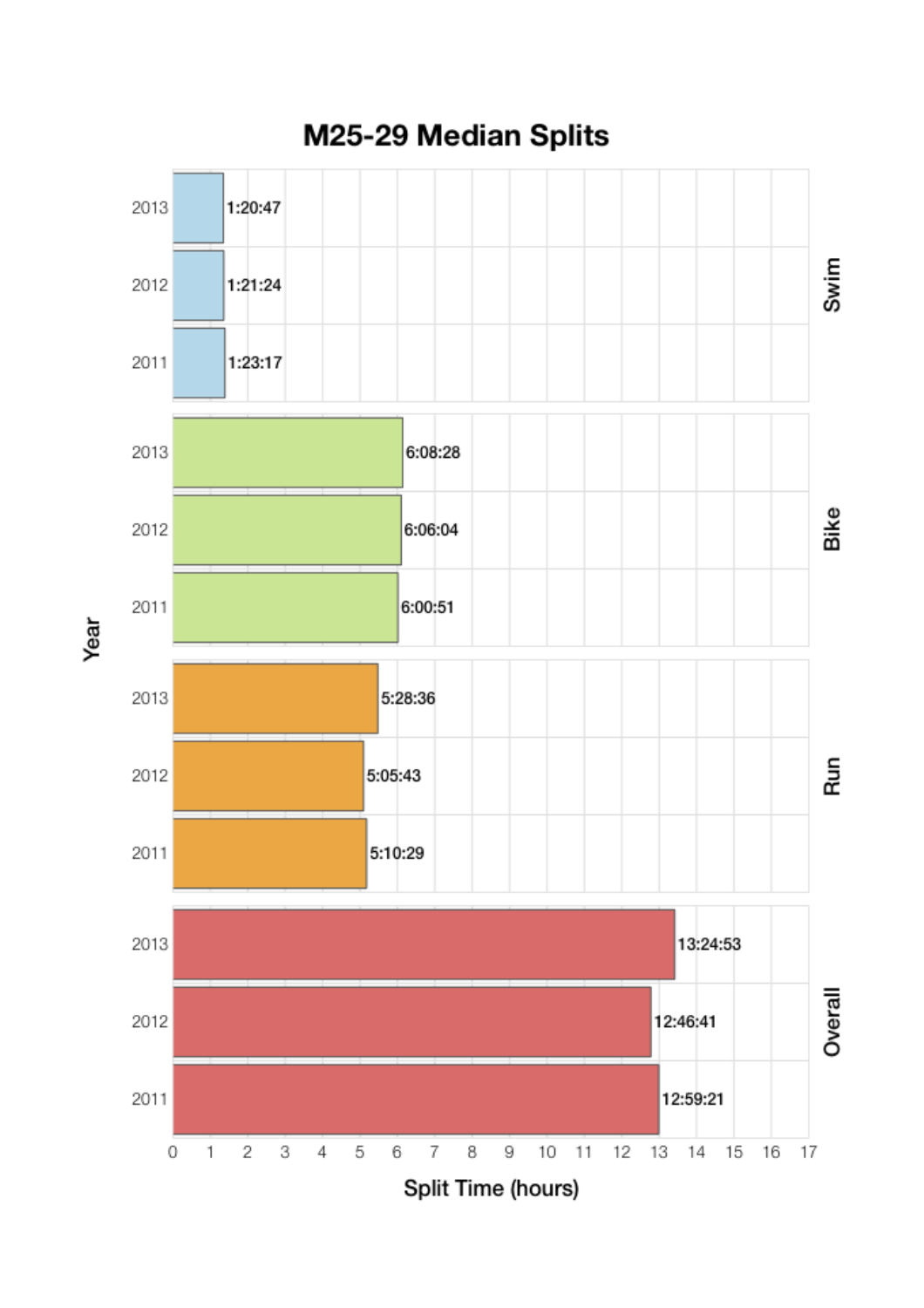

Year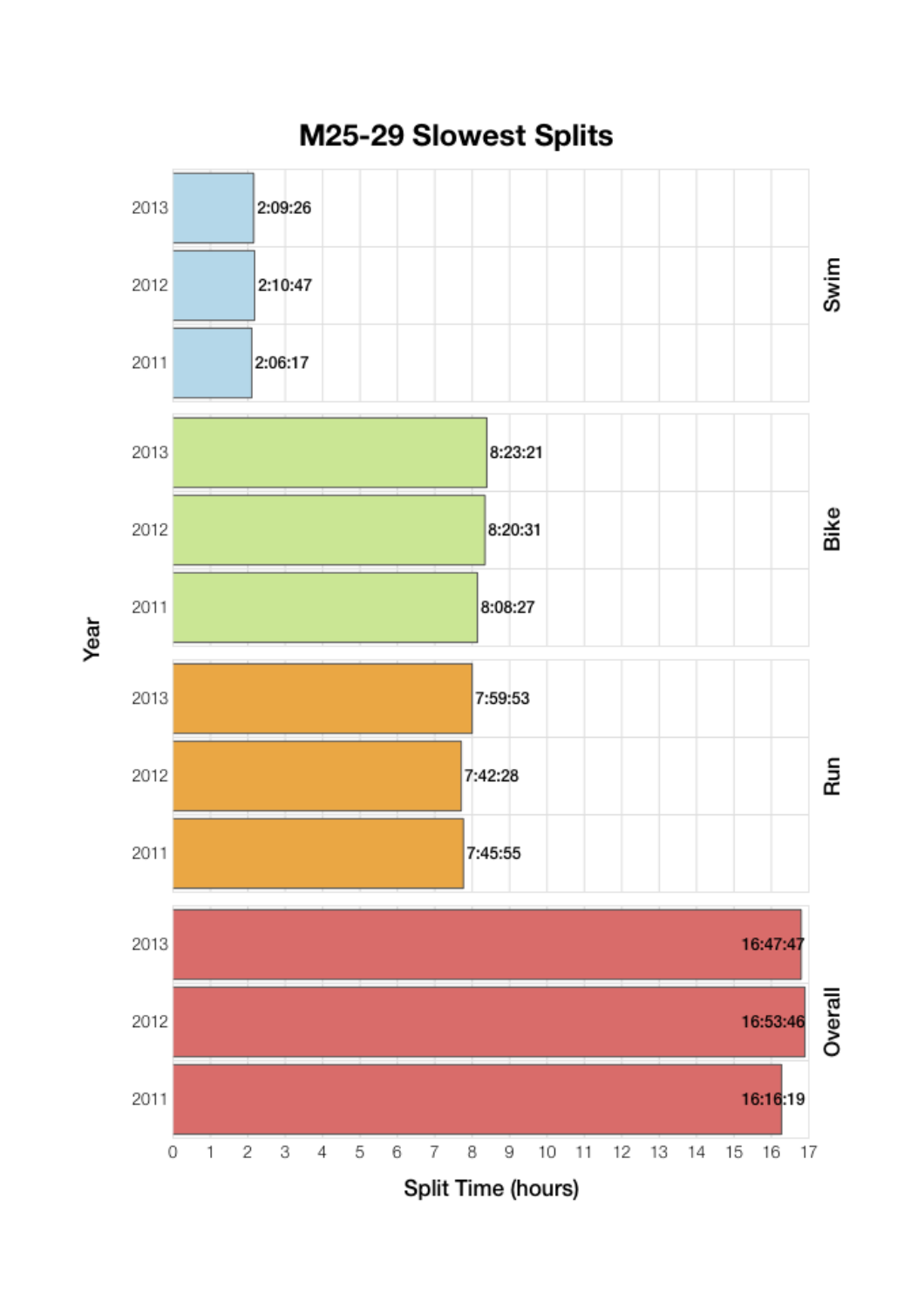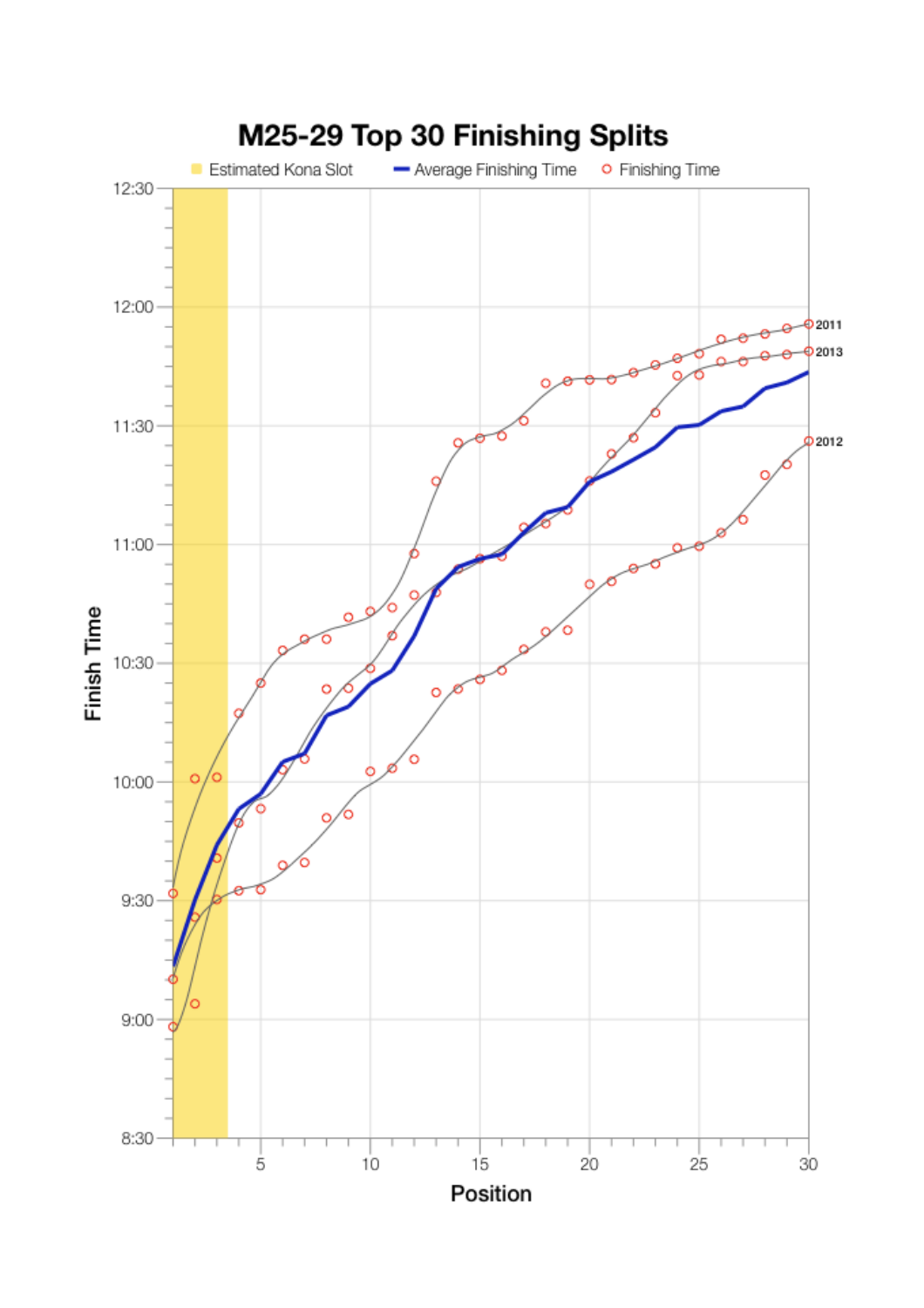# M25-29 Top 10 and Kona Times and Splits

## **Summary Statistics**

| <b>Position</b>                   | <b>Swim Time</b> | <b>Bike Time</b> | <b>Run Time</b> | <b>Overall Time</b> |
|-----------------------------------|------------------|------------------|-----------------|---------------------|
| <b>Average Male Winner</b>        | 0:52:39          | 4:26:55          | 2:50:45         | 8:14:43             |
| <b>Average Female Winner</b>      | 0:53:47          | 5:06:32          | 3:07:36         | 8:54:01             |
| <b>Average 1st Age Grouper</b>    | 1:00:52          | 4:53:41          | 3:13:05         | 9:13:23             |
| <b>Average 2nd Age Grouper</b>    | 1:07:35          | 4:58:47          | 3:17:25         | 9:30:12             |
| <b>Average 3rd Age Grouper</b>    | 1:04:57          | 5:00:27          | 3:32:27         | 9:44:05             |
| Average 4th Age Grouper           | 1:01:33          | 5:05:48          | 3:37:53         | 9:53:11             |
| Average 5th Age Grouper           | 1:06:29          | 5:09:10          | 3:33:46         | 9:57:00             |
| Average 6th Age Grouper           | 1:02:51          | 5:08:18          | 3:47:22         | 10:05:05            |
| Average 7th Age Grouper           | 1:10:11          | 5:14:00          | 3:34:44         | 10:07:11            |
| Average 8th Age Grouper           | 1:08:54          | 5:07:55          | 3:53:09         | 10:16:49            |
| Average 9th Age Grouper           | 1:06:01          | 5:16:20          | 3:49:29         | 10:19:02            |
| Average 10th Age Grouper          | 1:11:32          | 5:10:20          | 3:55:37         | 10:24:49            |
| <b>Kona Qualifier Average</b>     | 1:04:28          | 4:57:38          | 3:20:59         | 9:29:13             |
| <b>Top 10 Age Grouper Average</b> | 1:06:05          | 5:06:28          | 3:37:30         | 9:57:04             |

## **Texas 2013**

| <b>Position</b>               | <b>Swim Time</b> | <b>Bike Time</b> | <b>Run Time</b> | <b>Overall Time</b> |
|-------------------------------|------------------|------------------|-----------------|---------------------|
| <b>Male Winner</b>            | 0:54:54          | 4:29:07          | 2:56:18         | 8:25:06             |
| <b>Female Winner</b>          | 0:54:02          | 4:42:29          | 3:07:27         | 8:49:14             |
| 1st Age Grouper               | 1:00:49          | 4:43:26          | 3:07:45         | 8:58:09             |
| <b>2nd Age Grouper</b>        | 1:04:32          | 4:52:58          | 2:59:40         | 9:03:57             |
| 3rd Age Grouper               | 1:00:19          | 5:06:23          | 3:26:14         | 9:40:46             |
| 4th Age Grouper               | 0:54:51          | 5:00:31          | 3:48:21         | 9:49:40             |
| 5th Age Grouper               | 1:10:14          | 4:58:46          | 3:35:26         | 9:53:15             |
| 6th Age Grouper               | 0:59:59          | 5:01:34          | 3:54:33         | 10:03:06            |
| 7th Age Grouper               | 1:05:59          | 5:07:31          | 3:45:09         | 10:05:49            |
| 8th Age Grouper               | 1:09:35          | 4:57:24          | 4:09:28         | 10:23:28            |
| 9th Age Grouper               | 1:06:45          | 5:11:04          | 3:58:42         | 10:23:41            |
| 10th Age Grouper              | 1:01:51          | 5:23:20          | 3:56:39         | 10:28:42            |
| <b>Kona Qualifier Average</b> | 1:01:53          | 4:54:15          | 3:11:13         | 9:14:17             |
| Top 10 Age Grouper Average    | 1:03:29          | 5:02:17          | 3:40:11         | 9:53:03             |

#### **Texas 2012**

| <b>Position</b>               | <b>Swim Time</b> | <b>Bike Time</b> | <b>Run Time</b> | <b>Overall Time</b> |
|-------------------------------|------------------|------------------|-----------------|---------------------|
| <b>Male Winner</b>            | 0:53:36          | 4:25:43          | 2:46:55         | 8:10:44             |
| <b>Female Winner</b>          | 0:53:32          | 4:45:52          | 3:11:09         | 8:54:58             |
| <b>1st Age Grouper</b>        | 0:59:18          | 4:55:50          | 3:08:11         | 9:10:09             |
| <b>2nd Age Grouper</b>        | 1:04:16          | 4:56:57          | 3:18:55         | 9:25:50             |
| 3rd Age Grouper               | 1:06:20          | 4:58:14          | 3:21:00         | 9:30:18             |
| 4th Age Grouper               | 1:06:56          | 4:50:18          | 3:24:46         | 9:32:32             |
| 5th Age Grouper               | 1:08:02          | 5:02:06          | 3:16:09         | 9:32:47             |
| 6th Age Grouper               | 1:03:18          | 5:04:29          | 3:24:00         | 9:38:56             |
| 7th Age Grouper               | 1:02:33          | 5:03:37          | 3:25:57         | 9:39:39             |
| 8th Age Grouper               | 1:08:02          | 5:04:18          | 3:31:53         | 9:50:56             |
| 9th Age Grouper               | 1:05:42          | 5:11:04          | 3:28:17         | 9:51:48             |
| 10th Age Grouper              | 1:01:58          | 5:08:09          | 3:46:37         | 10:02:40            |
| <b>Kona Qualifier Average</b> | 1:03:18          | 4:57:00          | 3:16:02         | 9:22:05             |
| Top 10 Age Grouper Average    | 1:04:38          | 5:01:30          | 3:24:34         | 9:37:33             |